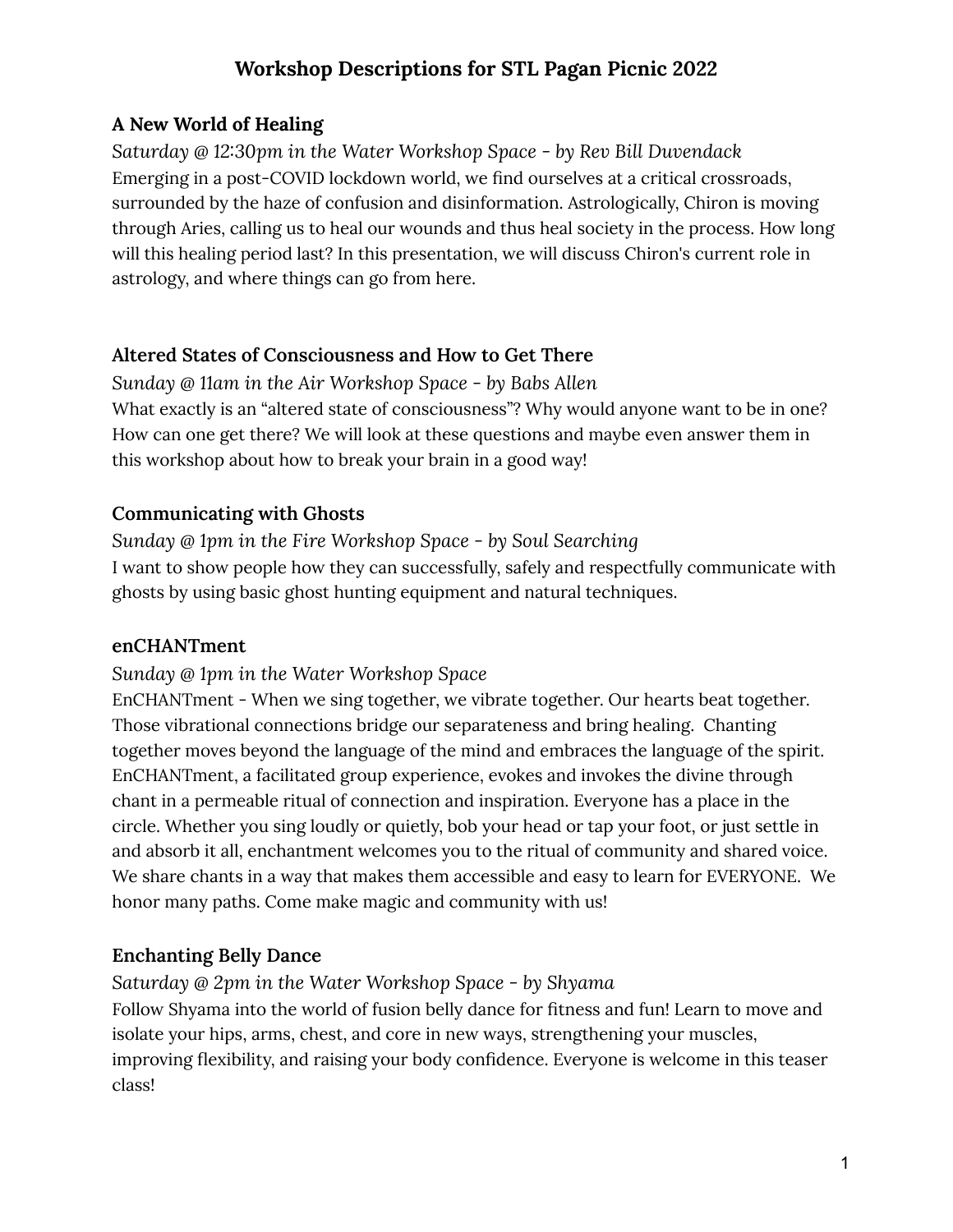#### **Establishing a Spiritual Practice**

*Sunday @ 2pm in the Air Workshop Space - by Rev Bill Duvendack* Whether we are new to our paths, or seeking something different to shake things up, there comes a time for each of us when we want to spiritually do something different. How do we do that, though? Factoring in a busy lifestyle, this could seem like a daunting and overwhelming task. In this presentation, we will discuss what a daily practice can look like, and how we can tune ourselves into the world around us for greater success. We will discuss daily practices, as well as basic astrological concepts that can be used by anyone.

#### **Forage to Feast, Eating the Natural Way**

*Sunday @ Noon in the Earth Workshop Space - by Dan Grosshouser* In this presentation I will cover some of the most nutritious common wild edible plants that grow in our corner of the Ozarks, and how you can prepare and eat them.

#### **Genres and Styles of Religious Rituals**

*Saturday @ 12:30 in the Earth Workshop Space - by Br. Patrick Finney* Writing and performing religious rituals is, among other things, an art. As with literature, music, and other performing arts there are identifiable genres and styles of religious ritual. This workshop explores many of those styles and genres and how reflecting on fundamental intent (genre) relates to potential choice of style (language, structure and overall "vibe") with an eye to giving ritual artists another tool to broaden and deepen their approach to creating effective & meaningful rites.

#### **Gentle Flow Yoga for All Levels**

*Sunday @ 11am in the Earth Workshop Space - by Lisa Michelle* Gentle Flow Yoga combines a series of postures in a slower paced flow to allow participants to move with a sense of ease from one posture to another, coordinated with breath. Create space to explore your practice and to gain a greater understanding of alignment and balance in the body. We recommend participants bring a towel or yoga mat and feel comfortable getting up and down from the ground. \*\*\*A mat, blanket, or towel is recommended.

#### **Grounding with Gaia Yoga**

*Saturday @ 11am in the Earth Workshop Space - by Spring Adams* Center and ground with this gentle yoga flow, connecting mind and body to bring us into a calmer, clearer state of being. \*\*\*A mat, blanket, or towel is recommended.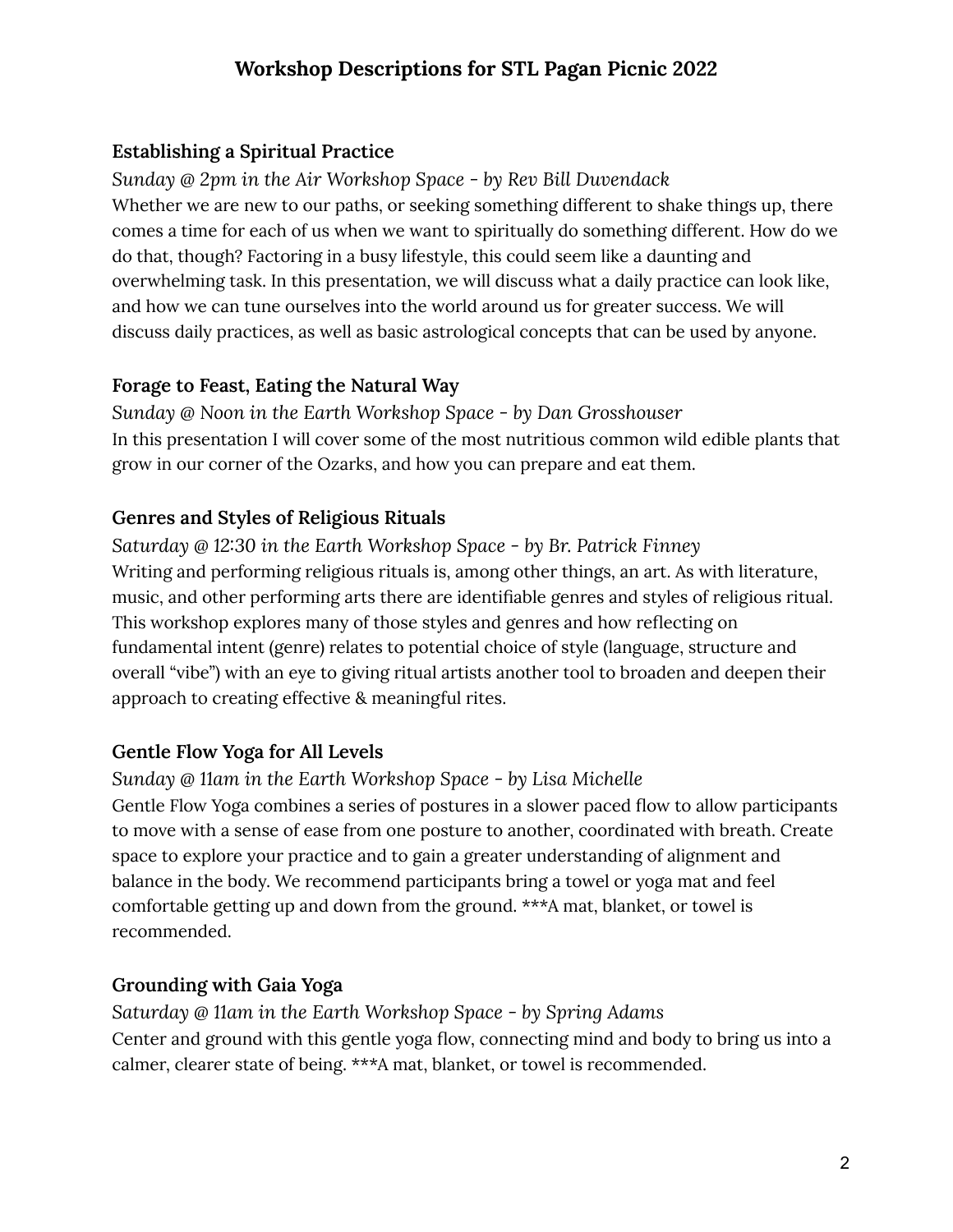#### **Growing the Community Through Your Personal Practice**

*Sunday @ 1pm in the Earth Workshop Space - by Lisa Michelle and Ryan* With the world spinning again, join us for a discussion on developing and harnessing your personal path to "level up" our spiritual gnosis. We will also discuss leveraging that work toward building and growing community.

#### **Herbal Preparations - Hands on Workshop**

*Saturday @ 2pm, and again on Sunday @ 1pm, in the Air Workshop Space - by Rev Ser Lori Blackman* Learn how easy it is to make herbal infusions! Take home a prepared by \*you\* Lavender Infused Oil.

### **Leprechaun Funding**

*Sunday @ 11am in the Fire Workshop Space - by Ed Hubbard* How to finance your dreams and wishes, even if you don't have a dollar to start.

### **Movement and Magick**

*Saturday @ Noon in the Water Workshop Space - by Sugar Cyanide* In this workshop discover the mind, body, and soul connection and learn how to add movement into your magical practice to strengthen and deepen your spiritual workings.

## **Ogham - Understanding the Language of the Trees**

*Saturday @ 1pm in the Air Workshop Space - by Zefire Zeeksi* I hope to teach to understanding of the language of the trees so it may deepen your knowledge of nature and show you that most people communicate with plants and trees on an instinctual nature. If you've ever walked past one of your potted plants and felt thirsty and realized the plant was dry, that was the plant communicating to you it was thirsty as well as the skill that farmers developed for magical use and keeping the trees of the forest happy, healthy, and growing. As plants and trees are sacred and essential to human life they provide us with balance.

## **Pagan, Christian, and Golden Dawn Symbolism in Tarot**

*Sunday @ Noon in the Water Workshop Space - by Stag*

### **Raising and Directing Energy**

*Sunday @ 2pm in the Fire Workshop Space - by Rev Kerry Lynn* This workshop will discuss how to raise and direct energy.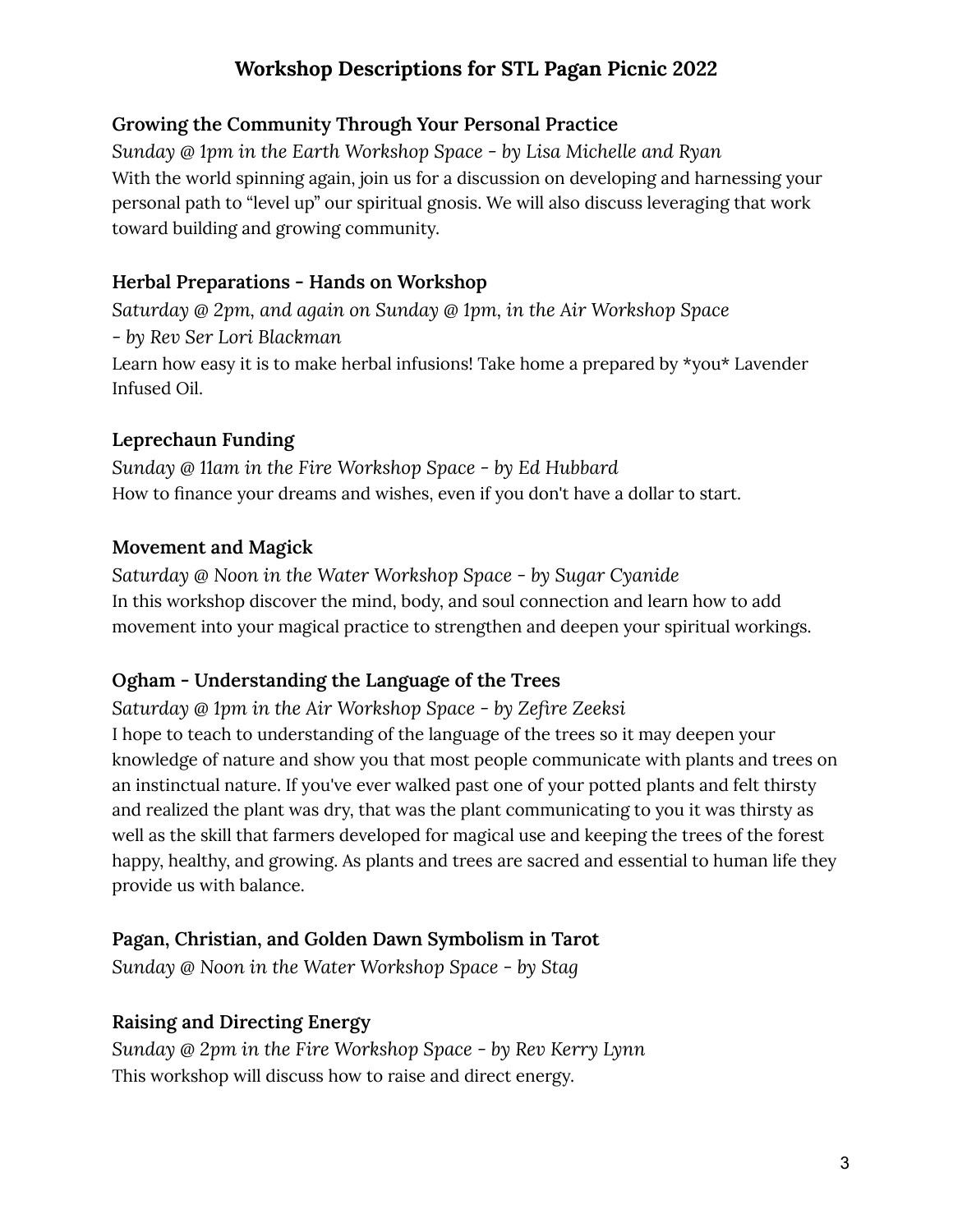## **Saturday Main Ritual Planning (Conspiracy)**

*Saturday @ Noon in the Air Workshop Space - by Jasmine*

Magic and community emerge from us. What we do, how we act, and how we move energy with our intention bring ritual to life. YOU are invited to "breathe your life" into the final stage of our community-created ritual of hope. Hearts, hands, and voices have conspired to shape the ideas for the ritual to this point, and now we invite all attending the picnic today to conspire with us and breathe life into our work today.

### **Secrets of Shadow Work**

*Sunday @ Noon in the Air Workshop Space - by Rev Don Lewis* Rev Don Lewis discusses the Shadow and Shadow Work, and techniques for working with the Shadow including Soul Retrieval.

### **Tarot is Symbolism, Sure, But Representation Matters**

*Saturday @ 2pm in the Water Workshop Space - by Melissa Cynova* Melissa Cynova (she/her) will be teaching about the approachability, gatekeeping and whitewashing that is a part of the tarot and magical history of our fields, and how we can best move forward with some common sense and a little bit of humor. We'll cover both tarot and magic, and good steps to take for both.

### **The Inner Temple: Cultivating the Sacred Space Within**

*Sunday @ 2pm in the Water Workshop Space - by Mx. Amy E. Rhea, HPs* Cultivating the Inner Temple is a powerful exercise in getting your spiritual life in order. One part dream house, one part mind palace, one part power reservoir, and one part whatever you need it to be, the Inner Temple is as much a magickal tool as it is a creative expression of the practitioner who builds it. In this workshop, we'll delve into the different functions that you can incorporate into your Inner Temple and go over the step-by-step process of creating it. We'll also discuss best practices to keep your Inner Temple orderly and secure and what to do if you find that your Inner Temple needs some cleaning, repair, or refreshing.

### **The Mystery of Fermentation and Transformation**

*Saturday @ 1pm in the Fire Workshop Space - by Larry "El Bee" Brown* This is a discussion of the stages we pass through as we find our true Path and what those stages are. Questions and answers will follow.